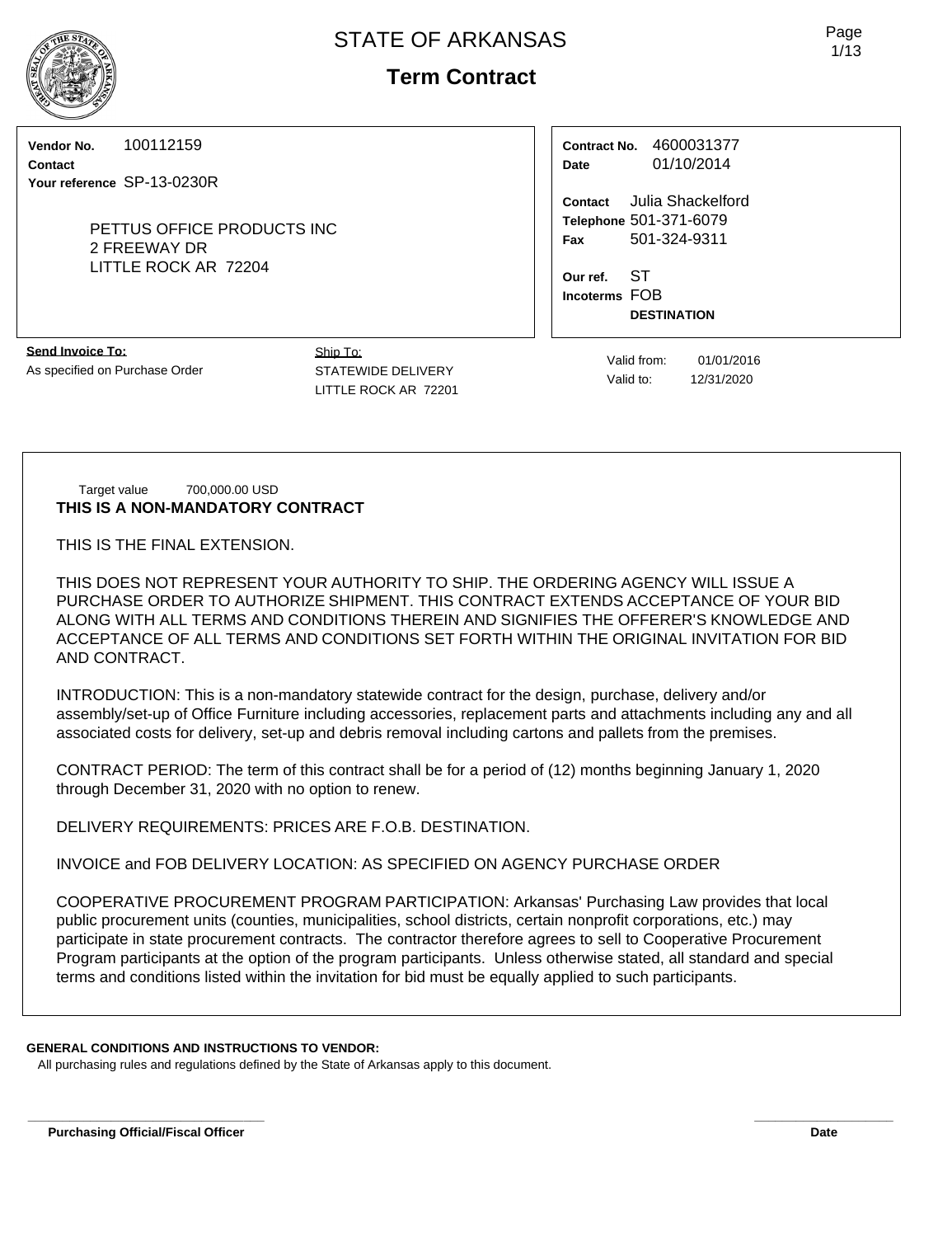**Vendor No.** 100112159 **Contact Your reference** SP-13-0230R **Contract No.** 4600031377 **Date** 01/10/2014 **Our reference** ST

| Item | <b>Material/Description</b>                         | <b>Target QtyUM</b> |          | <b>Unit Price</b> | <b>Amount</b> |
|------|-----------------------------------------------------|---------------------|----------|-------------------|---------------|
| 0001 | 10131663<br>TABLE SCHOOL CAFETERIA                  | 1,000.00            | Lump Sum | 1.00              | \$1,000.00    |
| 0002 | 10131672<br><b>CHAIR CAFETERIA</b>                  | 1,000.00            | Lump Sum | 1.00              | \$1,000.00    |
| 0003 | 10131666<br>SHELVING FILING HIGH DENSITY            | 5,000.00            | Lump Sum | 1.00              | \$5,000.00    |
| 0004 | 10131667<br>FILING LATERAL/VERTICAL                 | 5,000.00            | Lump Sum | 1.00              | \$5,000.00    |
| 0005 | 10131668<br>FILING MOVABLE ISLE/ROTARY              | 5,000.00            | Lump Sum | 1.00              | \$5,000.00    |
| 0006 | 10131676<br>ACCESSORIES FREESTANDING CASEGOODS      | 5,000.00            | Lump Sum | 1.00              | \$5,000.00    |
| 0007 | 10131677<br>DESK FREESTANDING CASEGOODS             | 30,000.00           | Lump Sum | 1.00              | \$30,000.00   |
| 0008 | 10131678<br>SHELVING FREESTANDING CASEGOODS         | 10,000.00           | Lump Sum | 1.00              | \$10,000.00   |
| 0009 | 10131679<br>TABLE FREESTANDING CASEGOODS CONF/TRAIN | 10,000.00           | Lump Sum | 1.00              | \$10,000.00   |
| 0010 | 10131669<br>SHELVING/BOOK CARTS LIBRARY             | 2,000.00            | Lump Sum | 1.00              | \$2,000.00    |
| 0011 | 10131670<br><b>CARREL STUDY LIBRARY</b>             | 1,000.00            | Lump Sum | 1.00              | \$1,000.00    |
| 0012 | 10131671<br><b>TABLE/CHAIR LIBRARY</b>              | 1,000.00            | Lump Sum | 1.00              | \$1,000.00    |
| 0013 | 10131673<br><b>ACCESSORIES LOUNGE/RECEPTION</b>     | 1,000.00            | Lump Sum | 1.00              | \$1,000.00    |
| 0014 | 10131674<br>SEATING LOUNGE/RECEPTION                | 5,000.00            | Lump Sum | 1.00              | \$5,000.00    |

**GENERAL CONDITIONS AND INSTRUCTIONS TO VENDOR:**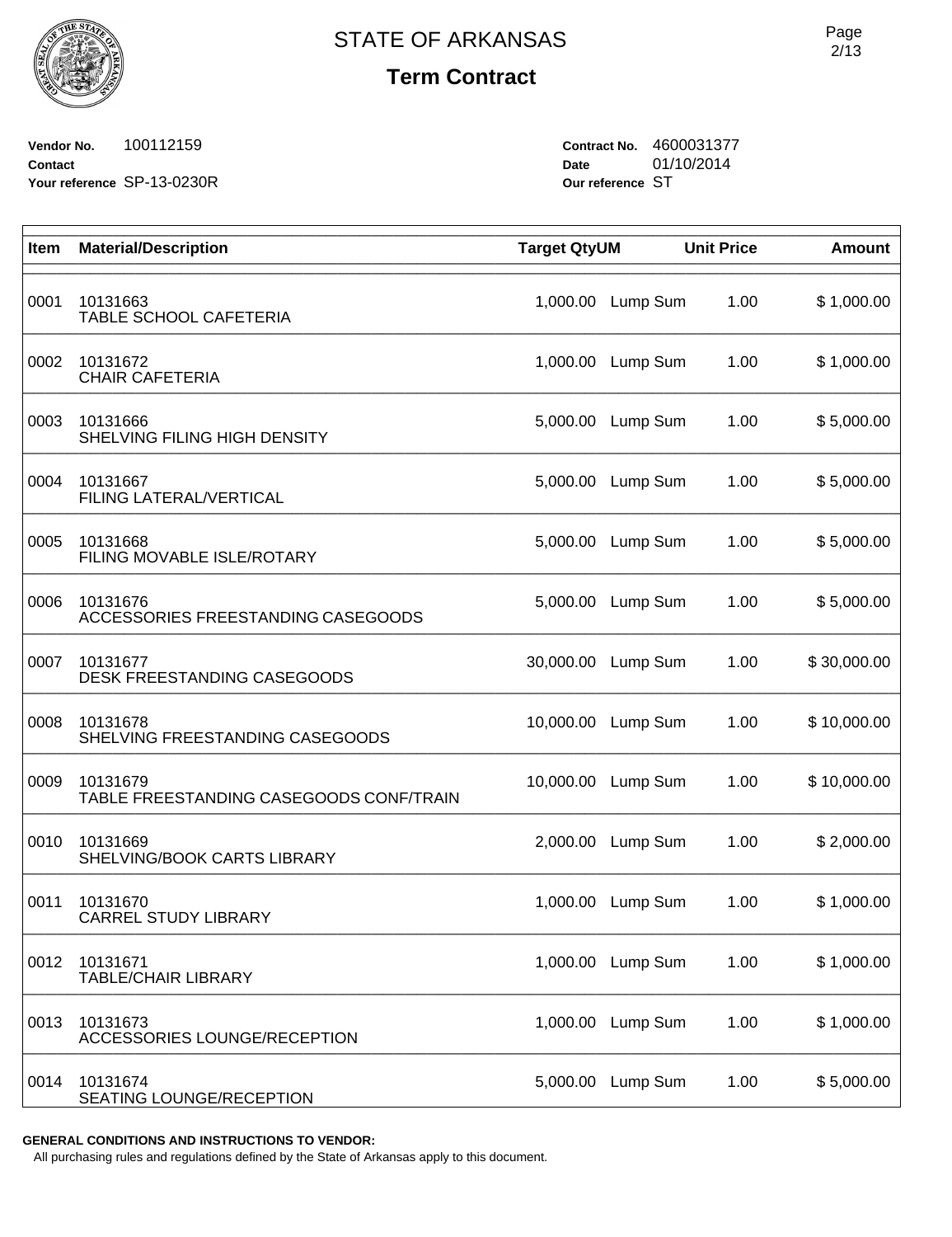

**Vendor No.** 100112159 **Contact Your reference** SP-13-0230R **Contract No.** 4600031377 **Date** 01/10/2014 **Our reference** ST

| Item | <b>Material/Description</b>                   | <b>Target QtyUM</b> |                    | <b>Unit Price</b> | <b>Amount</b> |
|------|-----------------------------------------------|---------------------|--------------------|-------------------|---------------|
| 0015 | 10131675<br>TABLE LOUNGE/RECEPTION            | 5,000.00            | Lump Sum           | 1.00              | \$5,000.00    |
| 0016 | 10131629<br>DESK SCHOOL ADMIN/TEACHER         | 1,000.00            | Lump Sum           | 1.00              | \$1,000.00    |
| 0017 | 10131660<br>DESK SCHOOL STUDENT               | 1,000.00            | Lump Sum           | 1.00              | \$1,000.00    |
| 0018 | 10131662<br>TABLE SCHOOL CLASSROOM ACTIVITY   | 1,000.00            | Lump Sum           | 1.00              | \$1,000.00    |
| 0019 | 10131665<br><b>SEATING SCHOOL</b>             | 5,000.00            | Lump Sum           | 1.00              | \$5,000.00    |
| 0020 | 10131680<br><b>SEATING ERGO/TASK</b>          | 5,000.00            | Lump Sum           | 1.00              | \$5,000.00    |
| 0021 | 10131681<br>SEATING EXECUTIVE/MANAGEMENT      | 10,000.00           | Lump Sum           | 1.00              | \$10,000.00   |
| 0022 | 10131682<br>SEATING FIXED/RAIL AUDITORIUM     | 1,000.00            | Lump Sum           | 1.00              | \$1,000.00    |
| 0023 | 10131683<br><b>SEATING SIDE/STACK</b>         | 25,000.00           | Lump Sum           | 1.00              | \$25,000.00   |
| 0024 | 10131685<br>ACCESSORIES MODULAR SYSTEMS       | 3,000.00            | Lump Sum           | 1.00              | \$3,000.00    |
| 0025 | 10131687<br>FRAME/TILE MODULAR SYSTEMS        | 75,000.00           | Lump Sum           | 1.00              | \$75,000.00   |
| 0026 | 10131688<br>PANEL MODULAR SYSTEMS             |                     | 50,000.00 Lump Sum | 1.00              | \$50,000.00   |
| 0027 | 10131689<br>DESKING OPEN PLAN MODULAR SYSTEMS | 50,000.00           | Lump Sum           | 1.00              | \$50,000.00   |
| 0031 | 10131624<br>DESK SPECIALTY TECHNOLOGY SUPPORT | 5,000.00            | Lump Sum           | 1.00              | \$5,000.00    |

**GENERAL CONDITIONS AND INSTRUCTIONS TO VENDOR:**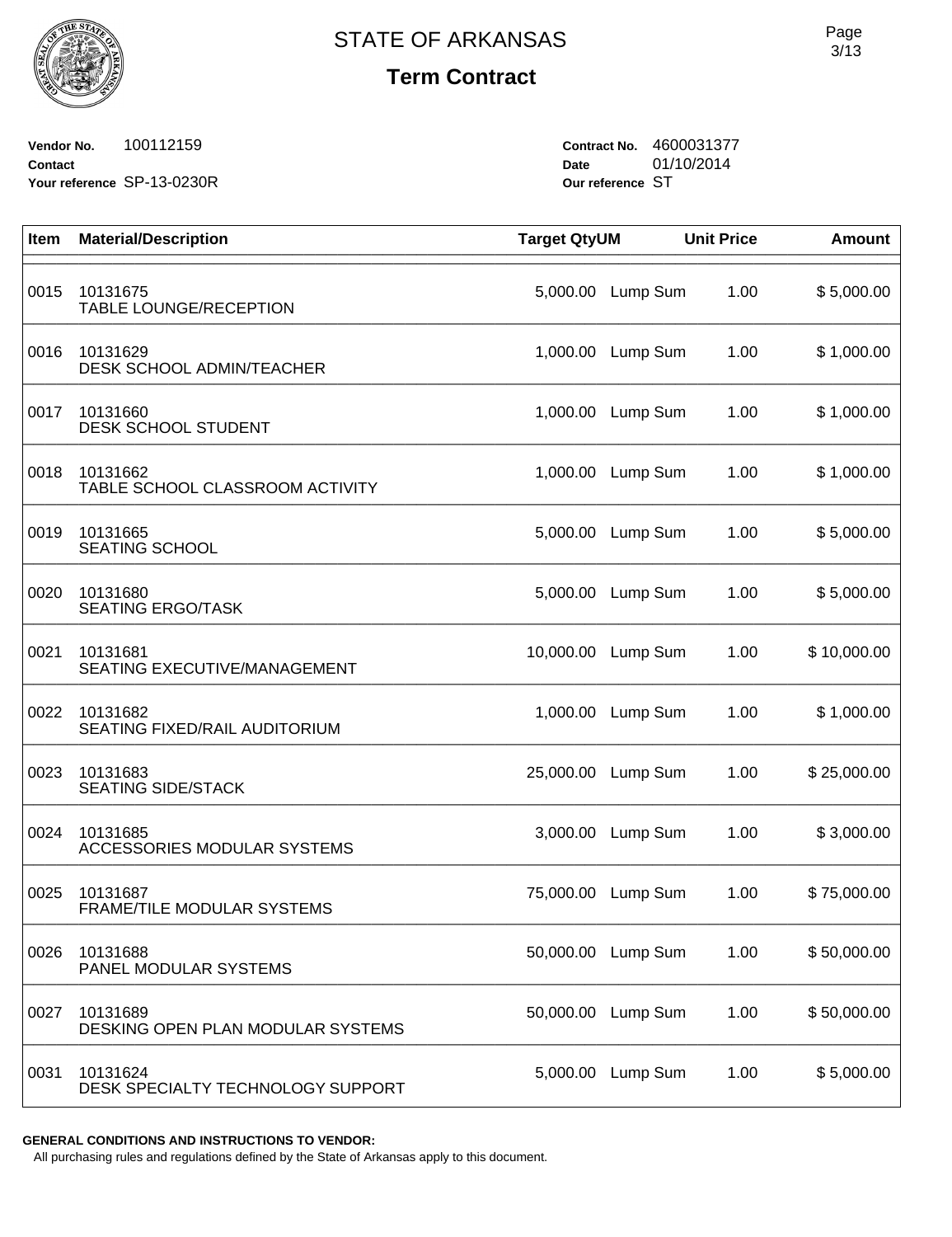**Vendor No.** 100112159 **Contact Your reference** SP-13-0230R **Contract No.** 4600031377 **Date** 01/10/2014 **Our reference** ST

| <b>Item</b> | <b>Material/Description</b>                | <b>Target QtyUM</b> |          | <b>Unit Price</b> | <b>Amount</b> |
|-------------|--------------------------------------------|---------------------|----------|-------------------|---------------|
| 0032        | 10131621<br>SUPPORT, KEYBOARD, TECHNOLOGY  | 1,000.00            | Lump Sum | 1.00              | \$1,000.00    |
| 0033        | 10131622<br>LIGHTING TECHNOLOGY SUPPORT    | 500.00              | Lump Sum | 1.00              | \$500.00      |
| 0034        | 10131623<br>MONITOR ARM TECHNOLOGY SUPPORT | 1,000.00            | Lump Sum | 1.00              | \$1,000.00    |
|             |                                            |                     |          |                   |               |

Estimated Net Value **321,500.00** 

## **SECTION 1 - GENERAL INFORMATION**

1.1 INTRODUCTION: This is a non-mandatory statewide contract for the design, purchase, delivery and/or assembly/set-up of Office Furniture including accessories, replacement parts and attachments including any and all associated costs for delivery, set-up and debris removal including cartons and pallets from the premises.

1.2 COOPERATIVE PURCHASING PROGRAM PARTICIPATION: Arkansas' Purchasing Law provides that local public procurement units (counties, municipalities, school districts, certain nonprofit corporations, etc.) may participate in state purchasing contracts. The contractor therefore agrees to sell to Cooperative Purchasing Program participants at the option of the program participants. Unless otherwise stated, all standard and special terms and conditions listed within the contract must be equally applied to such participants.

1.3 TYPE OF CONTRACT: The contract will be a one (1) year term contract from the date of award. Upon mutual agreement by the contractor and OSP, the contract may be renewed on a year-to-year basis, for up to (six (6)) additional (one year terms) or a portion thereof. In no event shall the total contract term be more than seven (7) years.

1.4 PAYMENT AND INVOICE PROVISIONS: An itemized invoice addressed to the ordering entity shall reference purchase order number, contract number, quantity, description, list and net unit price. Installation/Labor and any other ancillary charges will be shown as a separate line item on all quotes and invoices.

Payment will be made in accordance with applicable State of Arkansas accounting procedures upon acceptance by the Agency. The State may not be invoiced in advance of delivery and acceptance of any commodity. Payment will be made only after the contractor has successfully satisfied the state agency as to the goods purchased. Contractor should invoice agency by an itemized list of charges. Purchase Order Number and/or Contract Number should be referenced on each invoice.

1.5 RECORD RETENTION: The contractor shall be required to maintain all pertinent financial and accounting records and evidence pertaining to the contract in accordance with generally accepted principles of accounting and other procedures specified by the State of Arkansas. Access will be granted upon request, to State or Federal Government entities or any of their duly authorized representatives.

### **GENERAL CONDITIONS AND INSTRUCTIONS TO VENDOR:**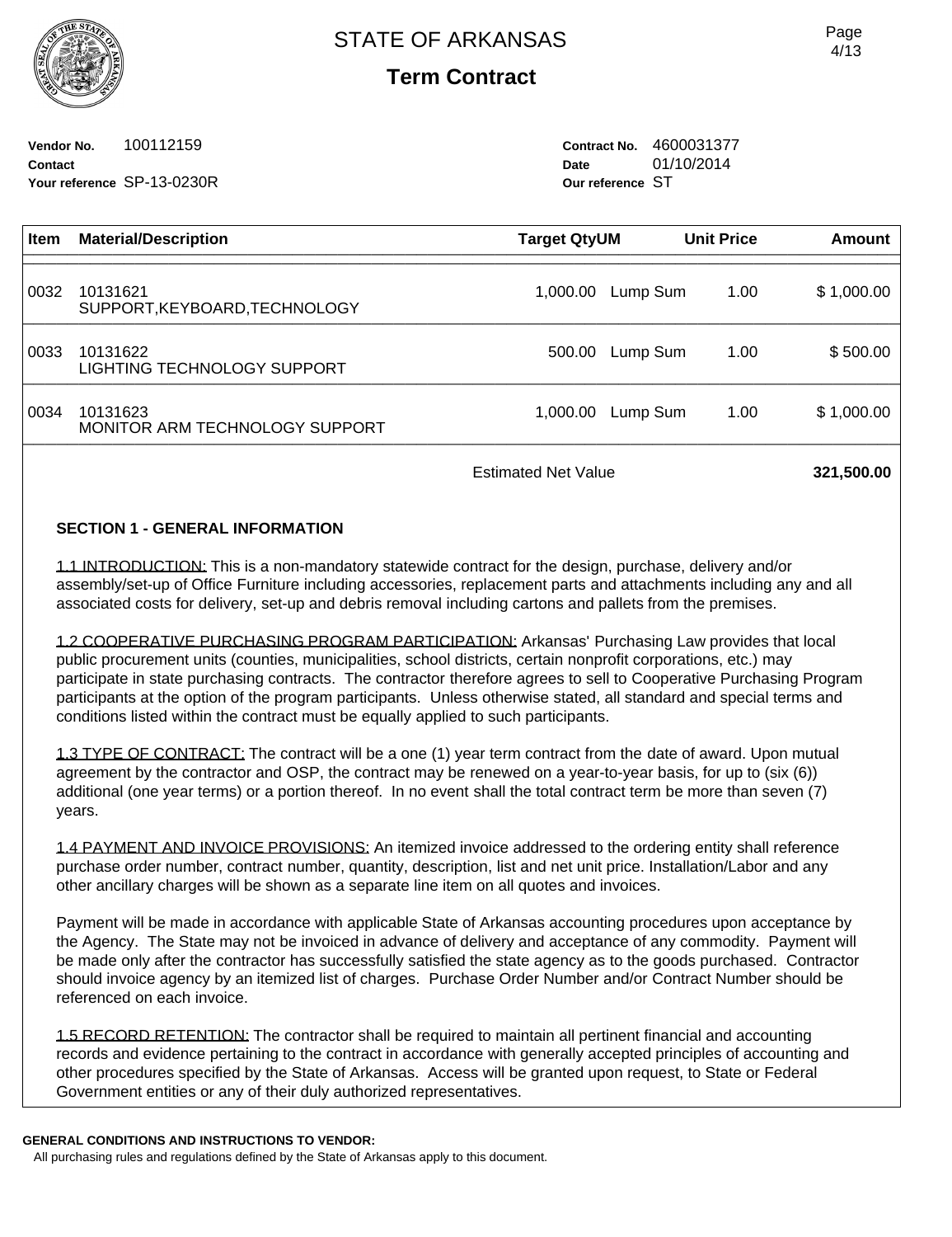# **Term Contract**

**Vendor No.** 100112159 **Contact Your reference** SP-13-0230R **Contract No.** 4600031377 **Date** 01/10/2014 **Our reference** ST

Financial and accounting records shall be made available, upon request, to the State of Arkansas' designee at any time during the contract period and any extension thereof, and for five (5) years from expiration date and final payment on the contract or extension thereof.

1.6 PRIME CONTRACTOR RESPONSIBILITY: The contractor will be required to assume prime contractor responsibility for the contract and will be the sole point of contact with regard to all commodities, services and support. The prime contractor may delegate facilitation of contract orders to their "Authorized/Certified Dealers" only. This delegation will in no way relieve the contractor of any contractual obligations set forth in this Contract Award.

## 1.7 CONTRACT INFORMATION

- 1. The State of Arkansas may not contract with another party:
	- a. Upon default, to pay all sums to become due under a contract.
	- b. To pay damages, legal expenses or other costs and expenses of any party.
	- c. To conduct litigation in a place other than Pulaski County, Arkansas
	- d. To agree to any provision of a contract; which violates the laws or constitution of the State of Arkansas.
- 2. A party wishing to contract with the State of Arkansas should:
- a. Remove any language from its contract which grants to it any remedies other than:
	- i. The right to possession.
	- ii. The right to accrued payments.
	- iii. The right to expenses of de-installation.
	- iv. The right to expenses of repair to return the equipment to normal working

order, normal wear and tear excluded.

 v. The right to recover only amounts due at the time of repossession and any unamortized nonrecurring cost as allowed by Arkansas Law.

- b. Include in its contract that the laws of the State of Arkansas govern the contract.
- c. Acknowledge that contracts become effective when awarded by the State Procurement Official.

1.8 CONDITIONS OF CONTRACT: The contractor shall at all times observe and comply with federal and State laws, local laws, ordinances, orders, and regulations existing at the time of or enacted subsequent to the execution of this contract which in any manner affect the completion of the work. The contractor shall indemnify and save harmless the agency and all its officers, representatives, agents, and employees against any claim or liability arising from or based upon the violation of any such law, ordinance, regulation, order or decree by an employee, representative, or subcontractor of the contractor.

1.9 STATEMENT OF LIABILITY: The State will demonstrate reasonable care but shall not be liable in the event of loss, destruction, or theft of contractor-owned items to be delivered or to be used in the installation of deliverables. The contractor is required to retain total liability until the deliverables have been accepted by the "authorized agency official." At no time will the State be responsible for or accept liability for any contractor-owned items.

1.10 AWARD RESPONSIBILITY: The State Procurement Official will be responsible for award and administration of any resulting contract.

### **GENERAL CONDITIONS AND INSTRUCTIONS TO VENDOR:**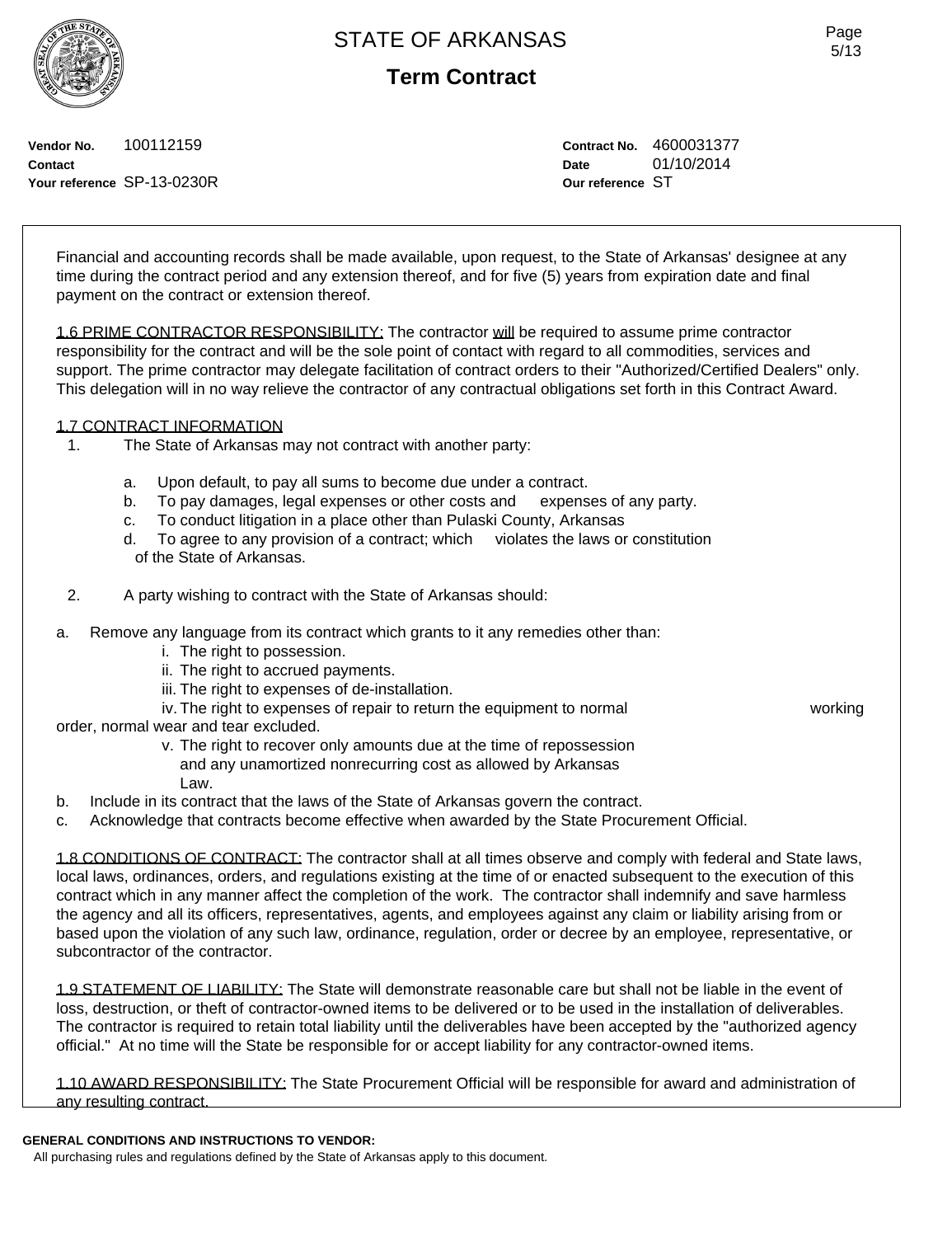**Term Contract**

Page 6/13

**Vendor No.** 100112159 **Contact Your reference** SP-13-0230R **Contract No.** 4600031377 **Date** 01/10/2014 **Our reference** ST

1.11 DELEGATION AND/OR ASSIGNMENT: The contractor shall not assign the contract in whole or in part or any payment arising there from without the prior written consent of the State Procurement Official. The contractor may delegate facilitation of contract orders to their "Authorized/Certified Dealers" only. This delegation will in no way relieve the contractor of any contractual obligations set forth in this Contract Award.

1.12 DISCOUNT CHANGE CLAUSE: The contractor may offer larger discount percentages for products, accessories, replacement parts and attachments at any time during the contract term.

1.13 LENGTH OF PRICE GUARANTEE: Discount percentages shall be firm for the term of the contract.

1.14 DELIVERY: FOB DESTINATION, INSIDE DELIVERY, FREIGHT PAID: Whenever possible, contractors should give the ordering entities 3 working days prior notice of any deliveries and/or installations. Furniture contractors will not be responsible for the removal/moving of existing furnishings unless requested by the ordering entity. Contractors should verify site readiness prior to delivery. All deliveries will be made during normal working hours unless otherwise arranged with the ordering entity. Contractor will communicate any scheduling delays and/or changes immediately. Agencies will not be responsible for any freight damage, concealed or otherwise.

1.15 SPECIAL DELIVERY INSTRUCTIONS: All shipments will be FOB destination (as specified on Ordering Entity Purchase Order).

## **Delivery/Installation Instructions:**

Due to the varying locations and circumstances involved in deliveries and installations, all deliveries and installations will be quoted on a project by project basis.

All installation, labor, and or delivery charges must be shown as a separate line item on quotes and invoices.

One of the following delivery methods must be specified on every Agency Purchase Order:

(1) Drop Shipped: Off loaded by carrier to an Agency loading dock or designated area. There will be no charge to the ordering Agency for this delivery method.

(2) Inside Delivery: Off loaded, un-boxed/wrapped and placed in pre-determined locations within the building. Contractor will be responsible for the removal of any trash, packaging materials, and cartons associated with the delivery.

(3) Delivered and Installed: Off loaded, and installed. Installation shall include but not limited to; any and all labor, material, and tools necessary to install furniture in accordance with approved plans and specifications and/or the direction of authorized agency personnel. The installation company will be responsible for the removal of any trash, packing material, and cartons associated with their installation.

The contractor/installation company will repair/replace (to the satisfaction of the ordering entity) any damage to the building or its contents that they (the contractor) caused in the course of their work. This includes but is not limited to: walls, floors, floor coverings, ceilings, elevators, doors, doorways, and any existing fixtures and furniture. The agency may withhold payment until repairs are satisfactorily completed.

1.16 ACCEPTANCE STANDARDS: Inspection and acceptance/rejection of products shall be made within thirty (30)

## **GENERAL CONDITIONS AND INSTRUCTIONS TO VENDOR:**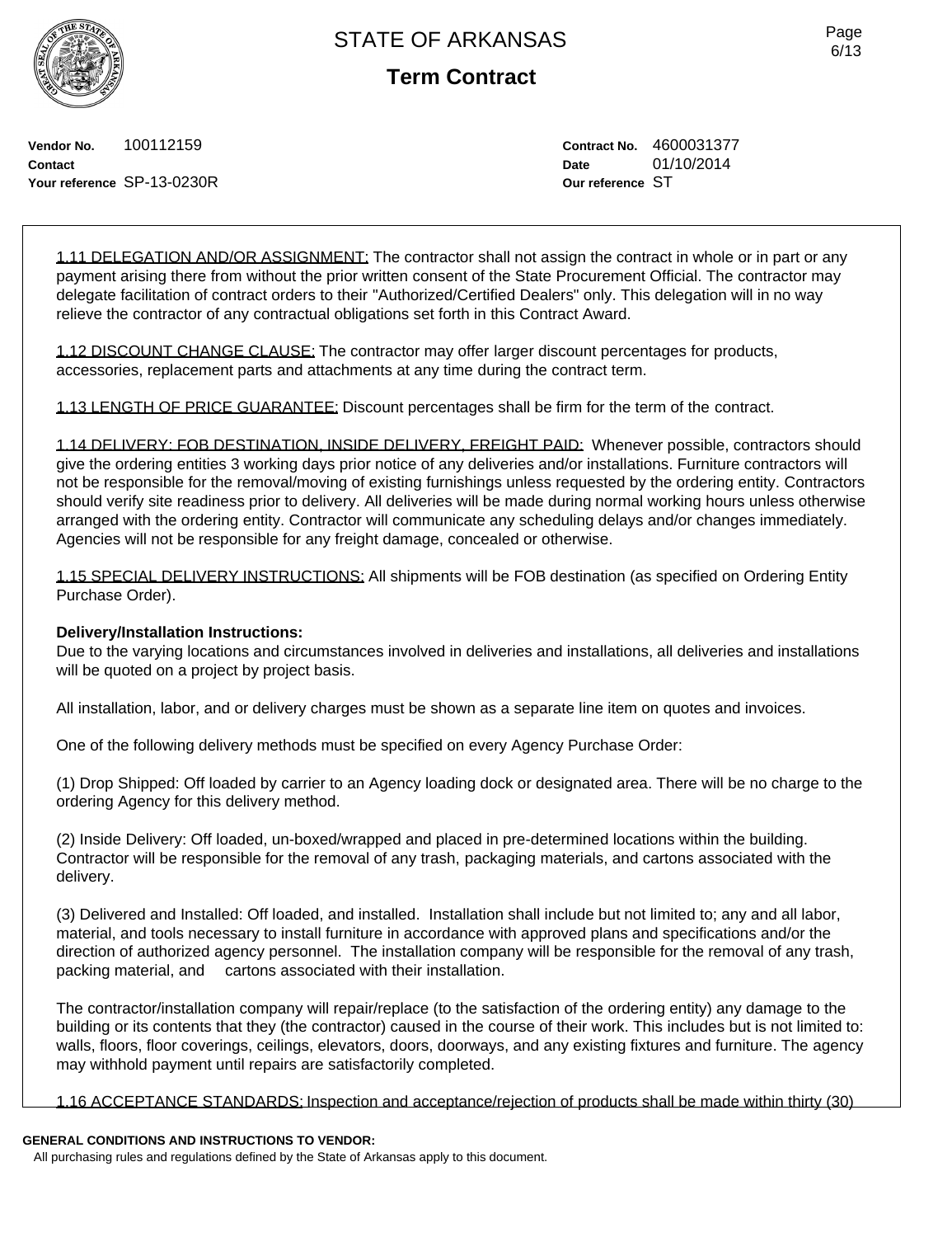**Term Contract**

**Vendor No.** 100112159 **Contact Your reference** SP-13-0230R **Contract No.** 4600031377 **Date** 01/10/2014 **Our reference** ST

days of receipt or upon completion of installation should that installation period extend beyond thirty (30) days. Ordering entity shall have the option to return any products within the thirty (30) days.

Return Requirements: Ordering entity shall coordinate returns with the Contractor. Upon notification by the ordering entity of a duplicate shipment, over-shipment or shipment in poor condition, the products must be promptly removed at the contractor and/or dealer's expense. Ordering entities reserve the right to return products for defects in material and/or workmanship. In the event of product return, the ordering entity reserves the right to accept either a full refund for the returned product or a replacement of the product.

Performance Requirements: The ordering entity reserves the right to inspect and verify that all deliveries are in accordance with specifications, both at the point of delivery and at the point of use. For orders that specify an "authorized party" to receive and inspect deliveries and/or installations, acceptance and inspection procedures must be performed by the "authorized party" to be considered and accepted by the ordering entity. Products inspected at the time of use are subject to refusal and return requirements for issues of quality such as defects in manufacturing and/or workmanship. Products will not be considered accepted by the ordering entity until the installation is complete for the applicable products.

**1.17 CANCELLATION:** In the event the State no longer needs the service or commodity specified in the contract or purchase order due to program changes, changes in laws, rules, or regulations, relocation of offices, or lack of appropriated funding, the State may cancel the contract or purchase order by giving the contractor written notice of such cancellation thirty (30) days prior to the date of cancellation.

## **SECTION 2 - SPECIFIC REQUIREMENTS**

2.1 QUALITY: The items must be in conformance with normal industry standards as specified within this Contract Award.

**2.2 GUIDELINES:** The Office of State Procurement adheres to all guidelines set forth by the State and Federal Government concerning The Americans with Disabilities Act (ADA) as well as all mandated fire codes.

2.3 ORDERING PROCEDURE: Orders placed against this contract may be in the form of an agency issued purchase order on an as-required basis. Or an agency may also use the Arkansas State Purchasing Card (P-Card) to purchase furniture.

2.4 QUANTITY BASIS OF CONTRACT - NO GUARANTEED QUANTITIES: The contract established has no guarantee of any specific quantity and the State is obligated only to buy that quantity which is needed by its agencies.

2.5 MINIMUM ORDER QUANTITY: The State makes no commitment to purchase any minimum or maximum quantity, or dollar volume of products from the selected suppliers. Utilization of this agreement will be on an as needed basis by State Agencies and/or Cooperative Participants, Cities, Counties, Schools K-12, Colleges and Universities. The State will award to multiple suppliers; however, the State reserves the right to purchase like and similar products from other suppliers as necessary to meet operational requirements.

Note: Issuance of an award does not guarantee an order.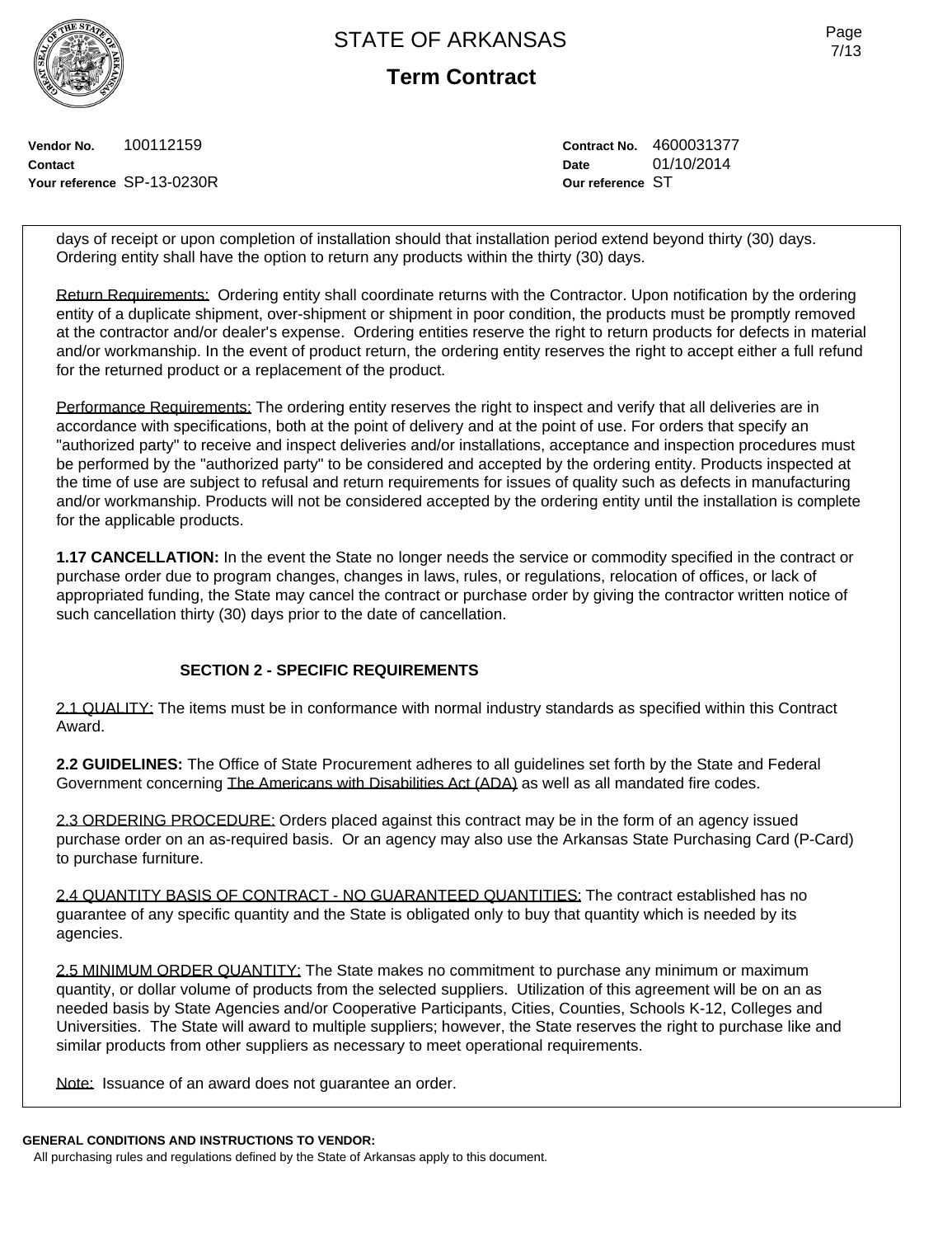**Term Contract**

**Vendor No.** 100112159 **Contact Your reference** SP-13-0230R **Contract No.** 4600031377 **Date** 01/10/2014 **Our reference** ST

2.6 reporting requirements: The product manufacturer agrees to provide a yearly sales report to the Office of State Procurement. This report is due on the 15th of July following the year's activity. The report **must** include the total sales of all furniture orders against the contract. The report should include the following: reporting time period, manufacturer/dealer name, furniture category, quantity and dollar value of each item sold, and the name of the purchasing entity.

Note: OSP reserves the right to request a sales report on an as-needed basis.

Email report to: osp-furniture@dfa.arkansas.gov

2.7 FURNITURE CLASSIFICATIONS: Furniture classifications include but not limited to: Cafeteria, Dormitory, Library Shelving and Library Related, Lounge, Systems (Modular), School (Classroom), Freestanding, Seating, Filing Systems and Equipment, and Technology Support.

### 2.8 GENERAL DEFINITION OF PRODUCTS: **Item 1: Cafeteria Furniture**

- · Mobile tables on rollers with or without benches or stools.
- · Round and rectangular cafeteria tables without benches or stools.

# **Item 2: Dormitory Furniture**

· Metal, wood, or wood clad metal wardrobes, beds and mattresses, night stands, chest of drawers, and single pedestal dormitory student desks with keyboard or center drawers.

# **Item 3: Library Shelving and Library Related Furniture**

· Cantilever, reversed cantilever, four post library shelving (all of which include mobile shelving), and end panels for covering end of panels.

· Library Related Furniture, which includes but not limited to: book trucks, circulation desks, library tables, card catalogs, study carrels, storage cabinets, periodical racks, dictionary stands, and display cases.

# **Item 4: Lounge Furniture**

· Upholstered wood, metal, or rotationally molded lounge seating which includes but not limited to: (lounge chairs, recliners, love seats, sofas, and assemblies and replacements only).

· Complimentary tables, benches, and ottomans for lounge seating. Manufacturers must have lounge seating to match tables, benches and ottomans.

· Upholstered wood or metal multiple seating, ganging seating, and tandem seating.

# **Item 5: Systems Furniture (Modular)**

· A complete and comprehensive catalog of all systems furniture, including modular work stations, lines and

# **GENERAL CONDITIONS AND INSTRUCTIONS TO VENDOR:**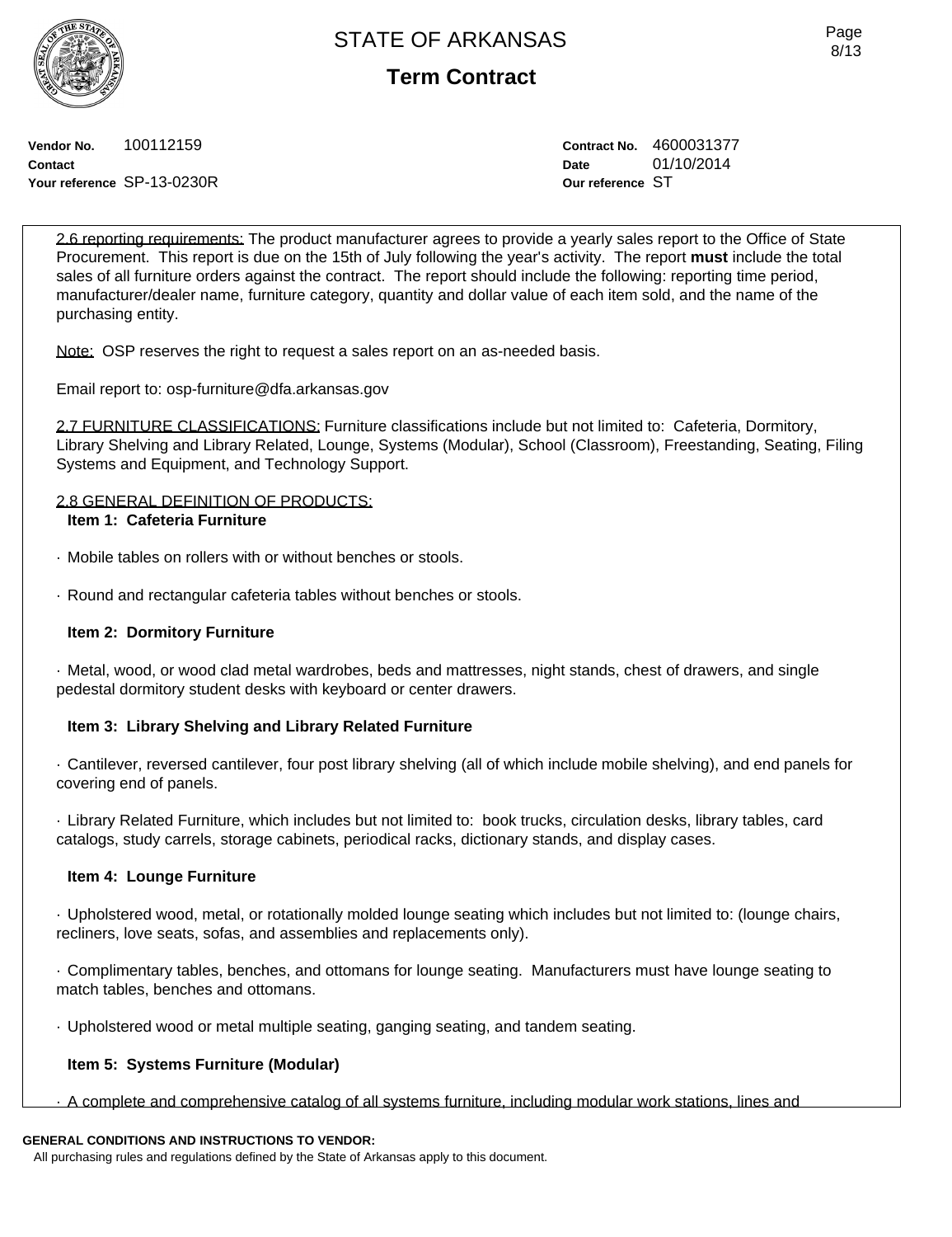**Term Contract**

**Vendor No.** 100112159 **Contact Your reference** SP-13-0230R **Contract No.** 4600031377 **Date** 01/10/2014 **Our reference** ST

### accessories.

· Metal, wood or laminate modular furniture, these can include complimentary components such as keyboard drawers, task lights, tack boards, etc. and storage units.

### **Item 6: School Furniture (Classroom)**

- · Student desk, chair desks, tablet arm chairs and stools.
- · Single unit pedestal teacher's desks
- · Study carrels and storage cabinets
- · Stacking chairs, student chairs and folding chairs

· Classroom activity, computer, folding, training tables and accessories, such as, ganging devices, electrical/data components and storage dollies.

### **Item 7: Freestanding/Casegoods Furniture**

- · A complete and comprehensive catalog of all case goods, furniture, (including folding and mobile) desks and tables.
- · Conference room tables, lecterns, media cabinets, storage cabinets and presentation boards

### **Item 8: Seating**

· A complete and comprehensive catalog of chairs, auditorium and general seating.

· Wood, metal or ergonomic seating which may include but limited to: executive, managerial, task, operational, stools, side, occasional, stacking, conference, and theater type seating.

· Products must meet or exceed ANSI/BIFMA requirements.

### **Item 9: Filing Systems and Equipment**

· A complete and comprehensive catalog of filing systems including vertical and lateral files, bookcases, mobile cabinets and freestanding file cabinets.

## **Item 10: Technology Support Furniture**

· A complete and comprehensive catalog of technology support furniture to support technology based learning environments.

**ANY PERMANENT FURNITURE INSTALLATION** for State Agencies as well as requested space alterations, attached fixtures, furnishings and erected additions must have Arkansas Building Authority (ABA) approval if:

- **(a)** The building is owned by ABA and/or
- **(b)** The product and installation exceeds the sum of \$20,000.00.

# **GENERAL CONDITIONS AND INSTRUCTIONS TO VENDOR:**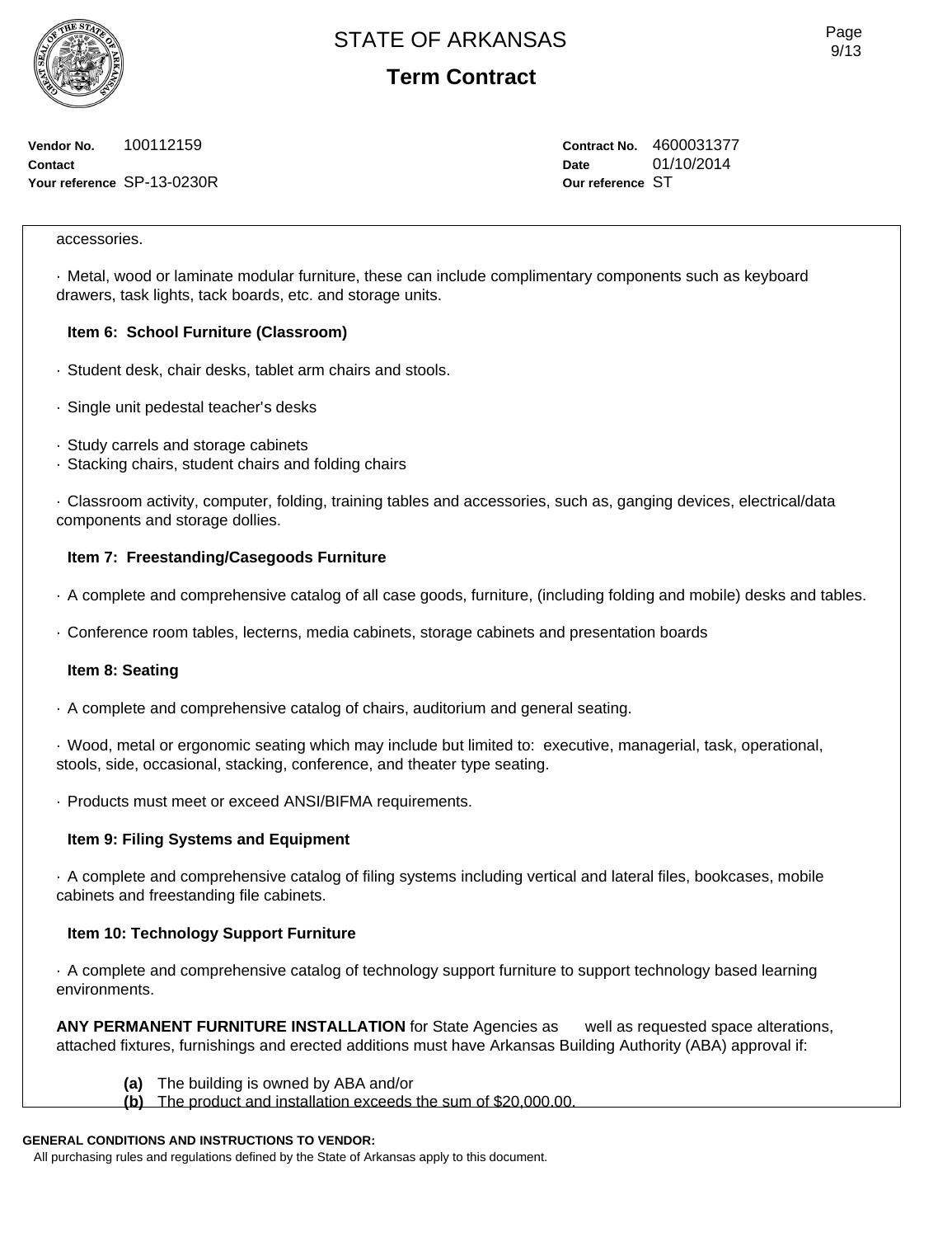**Term Contract**

**Vendor No.** 100112159 **Contact Your reference** SP-13-0230R **Contract No.** 4600031377 **Date** 01/10/2014 **Our reference** ST

(Excluding ABA exempt agencies)

Note: the Americans with Disabilities ACT and the Arkansas *Fire Codes* must be adhered to as set forth by local and federal guidelines by the ordering entity and the contractor.

Codes, Permits, Licenses for Permanent Installation:

The contractor must comply with all State mandatory licensing requirements prior to installation. Questions on licensing requirements should be directed to the State Licensing Board. Contractor must furnish and install all furniture and materials in compliance with all applicable codes, whether local, state, or federal; and that all permits or licenses required for installation will be obtained without cost to the State.

**2.9 PRODUCT MANUFACTURER'S SUPPLIERS:** Only those dealers/distributors listed by the manufacturer will be considered authorized to act on behalf of the Product Manufacturer.

2.10 CONTRACT RENEWAL PERIOD: FURNITURE ADDITIONS/DELETIONS: Contractors wishing to make furniture additions/changes to their contract during the contract period should be aware of the following:

additions/changes will be allowed only once during a contract period. No changes to discount percentages are allowed during this contract period.

Additions/changes must be submitted during the contract renewal period.

When requesting additions and/or changes; contractor shall submit a request either by letter or via email which shall include a list of all items being proposed for addition and/or change.

Contractor shall submit all required documents supporting any new items.

Product literature for all new items shall also be submitted with the request.

Contractor is responsible for submitting a complete name, address, email address, phone and fax numbers when a new dealer is added.

2.11 PRICE LISTS AND PRODUCT INFORMATION: Contractors should provide an electronic version of the proposed price list in an Excel format or pdf on a jump drive. Also provide a dealer list, if applicable in an Excel format with "read and write" capabilities on the same jump drive. No costs or expenses associated with providing this information in the required format shall be charged to the State of Arkansas. At the time of contract renewal contractor will furnish OSP with an updated dealer list and published price list.

2.12 LITERATURE: The manufacturer/dealer shall furnish price lists, catalogs, and description literature upon request by any using entity, and at no cost to the entity.

2.13 SPECIAL PACKAGING: Items shall be packaged and cartoned so as to protect the contents from damage during shipment, handling and storage. Shipping container shall have a label with the following information:

Name of Receiving Agency Agency Purchase Order Number Name of Supplier

## **GENERAL CONDITIONS AND INSTRUCTIONS TO VENDOR:**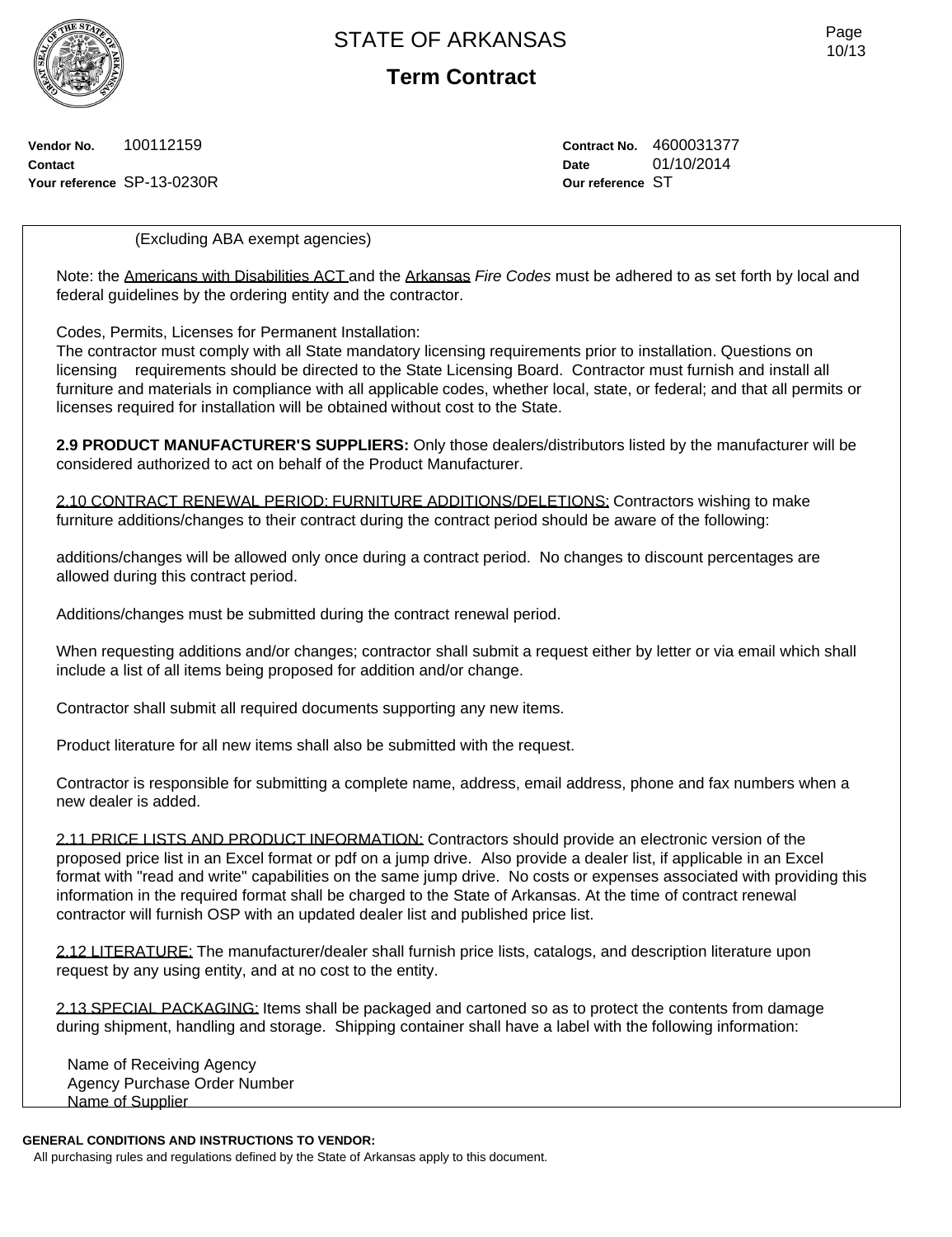

**Term Contract**

**Vendor No.** 100112159 **Contact Your reference** SP-13-0230R **Contract No.** 4600031377 **Date** 01/10/2014 **Our reference** ST

Item Description of Contents Manufacturer Name Model Name and Number

> 2.14 WARRANTY: Minimum acceptable warranty will be for a period of one year from the date of product acceptance by the ordering entity. Warranty shall cover defects in material and workmanship and shall cover all costs associated with the repair or replacement of defective items including labor, parts, transportation costs, travel time and expense, and any other costs associated with such repair or replacement.

If anytime during the first (1) year warranty period the product does not perform in accordance to manufacturer's specification, the successful contractor will be notified in writing. The contractor shall pick up the product at the contractor's expense, and replace with product that meets or exceeds prior assembled product. Should product performance remain unacceptable to ordering entity, entity may request a full return of the purchase price (including taxes).

2.15 ORDER CANCELLATION: Users of this contract are advised that orders (all or part) cancelled or returned after acceptance of requested merchandise will be subject to a restocking fee of ten percent (10%) of the invoice amount (not to exceed \$500.00 per order) plus return freight charges. The amount authorized for payment of return freight will, in no instance, be more than original delivery charges documented by carrier. These charges may be applied, at the option of the supplier, to those orders which have been accepted. Orders cancelled prior to shipment or acceptance by ordering entity from the manufacturer will not be assessed charges.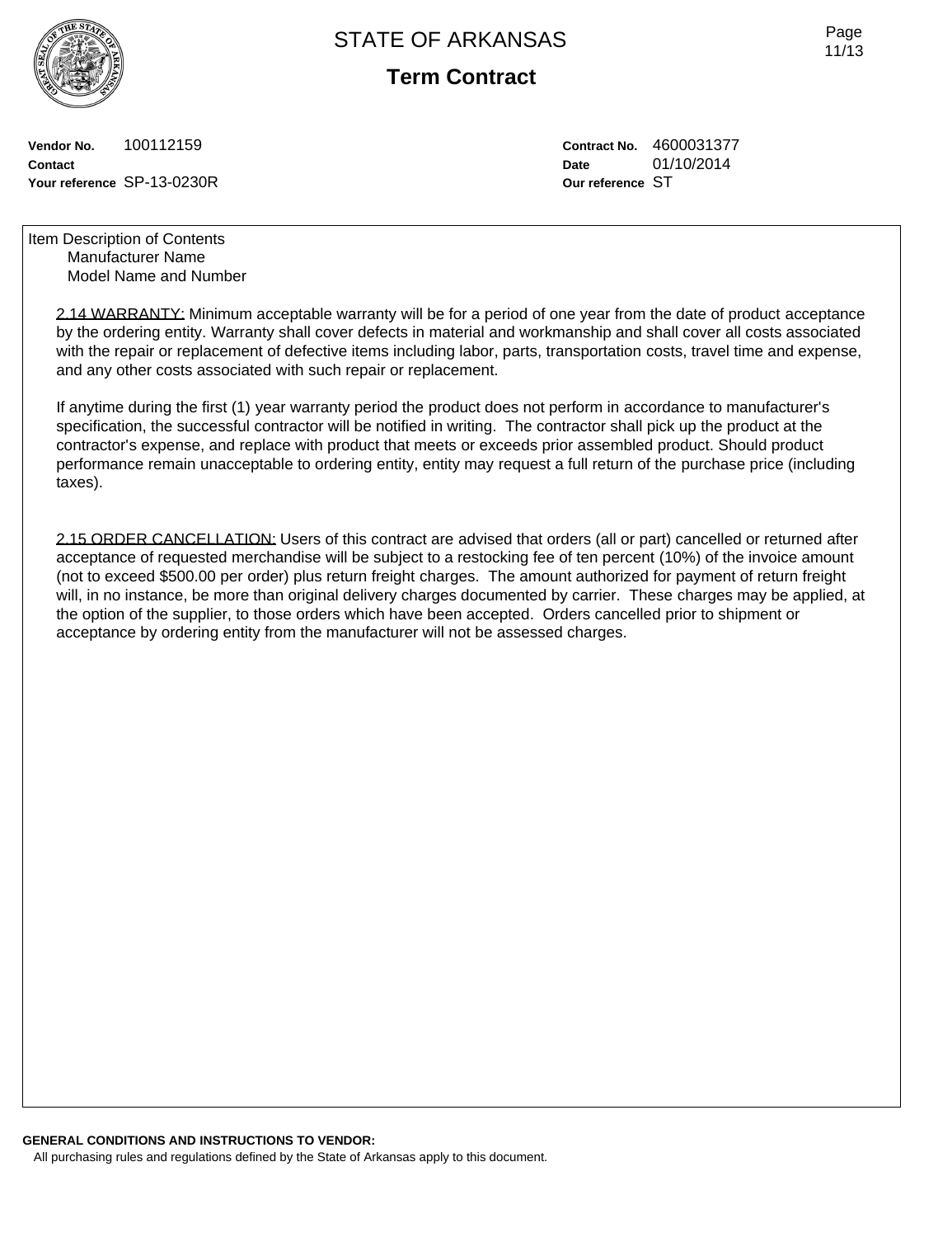Page 12/13

**Vendor No.** 100112159 **Contact Your reference** SP-13-0230R **Contract No.** 4600031377 **Date** 01/10/2014 **Our reference** ST

## **TERMS AND CONDITIONS**

1. GENERAL: All terms and conditions stated in the invitation for bid govern this contract

2. PRICES: Prices are firm and not subject to escalation, unless otherwise specified in the invitation for bid.

3. DISCOUNTS: All cash discounts offered will be taken if earned.

4. TAXES: Most state agencies must pay state sales tax. Before billing, the contractor should contact the ordering agency to find out if that agency must pay sales tax. Itemize state sales tax when applicable on invoices.

5. BRAND NAME REFERENCES: The contractor guarantees that the commodity delivered is the same as specified in the bid.

6. GUARANTY: All items delivered are to be newly manufactured, in first- class condition, latest model and design, including, where applicable, containers suitable for shipment and storage unless otherwise indicated in the bid invitation. The contractor guarantees that everything furnished hereunder will be free from defects in design, workmanship, and material; that if sold by drawing, sample or specification, it will conform thereto and will serve the function for which furnished. The contractor further guarantees that if the items furnished hereunder are to be installed by the contractor, such items will function properly when installed. The contractor also guarantees that all applicable laws have been complied with relating to construction, packaging, labeling, and registration. The contractor's obligations under this paragraph shall survive for a period of one year from the date of delivery, unless otherwise specified in the invitation for bid.

7. AWARD: This contract award does not authorize shipment. Shipment against this contract is authorized by the receipt of a purchase order from the ordering agency. A written purchase order mailed or otherwise furnished to the contractor results in a binding obligation without further action by either party.

8. DELIVERY: The term of the contract is shown on the face of the contract award. The contractor is required to supply the state's needs during this term. The number of days required to place the commodity in the receiving agency's designated location under normal conditions is also shown. Consistent failure to meet delivery without a valid reason may cause removal from the bidders' list or suspension of eligibility for award.

9. BACK ORDERS OR DELAY IN DELIVERY: Back orders or failure to deliver within the time required may be default of the contract. The contractor must give written notice to the Office of State Procurement and ordering agency of the reason and the expected delivery date. If the reason is not acceptable, the contractor is in default. The Office of State Procurement has the right to extend delivery if reasons appear valid. If the date is not acceptable, the agency may buy elsewhere.

10. DELIVERY REQUIREMENTS: No substitutions or cancellations are permitted without written approval of the Office of State Procurement. Delivery shall be made during agency work hours only, 8:00 a.m. to 4:30 p.m., unless prior approval for other delivery has been obtained from the agency. Packing memoranda shall be enclosed with each shipment.

**GENERAL CONDITIONS AND INSTRUCTIONS TO VENDOR:**